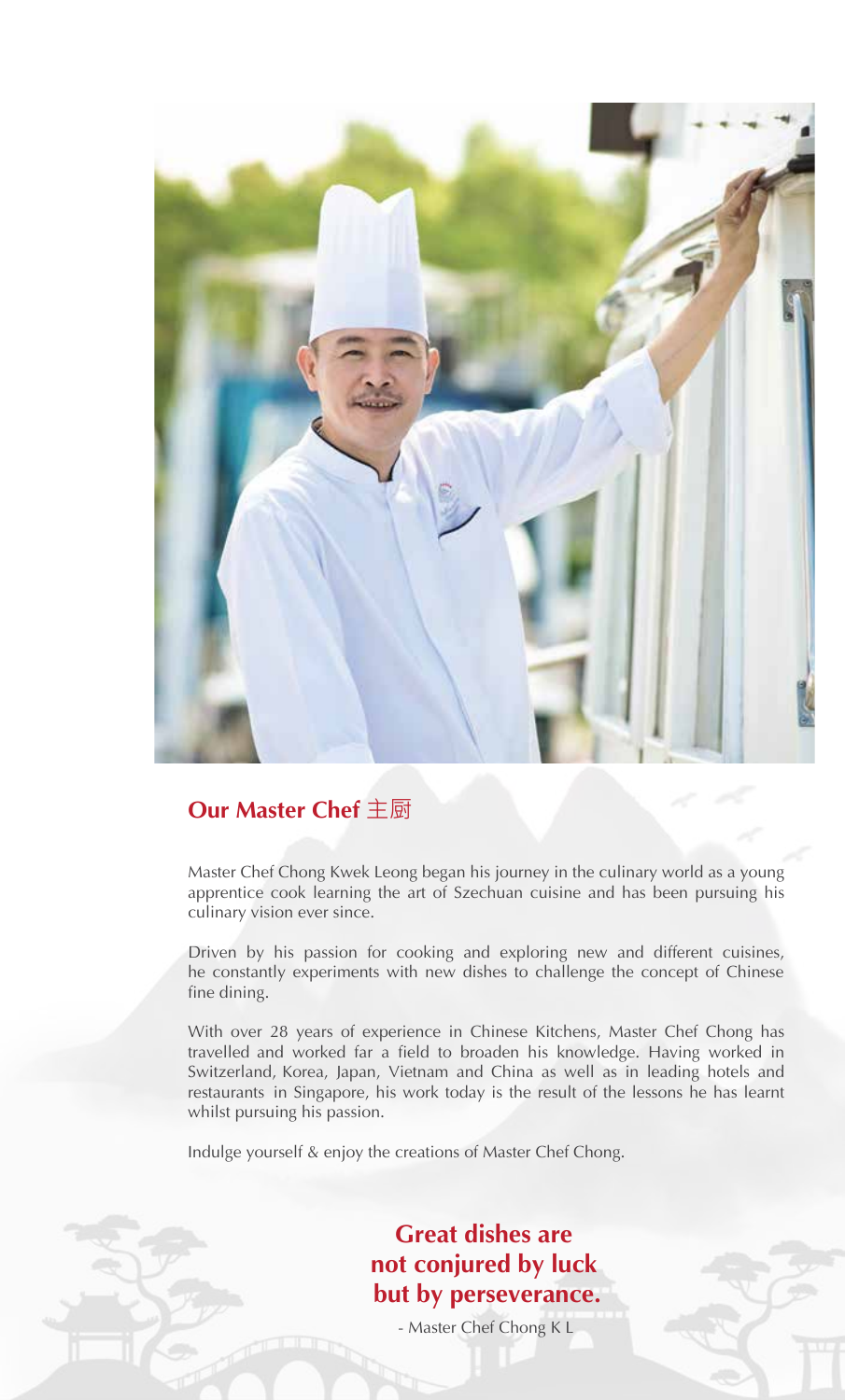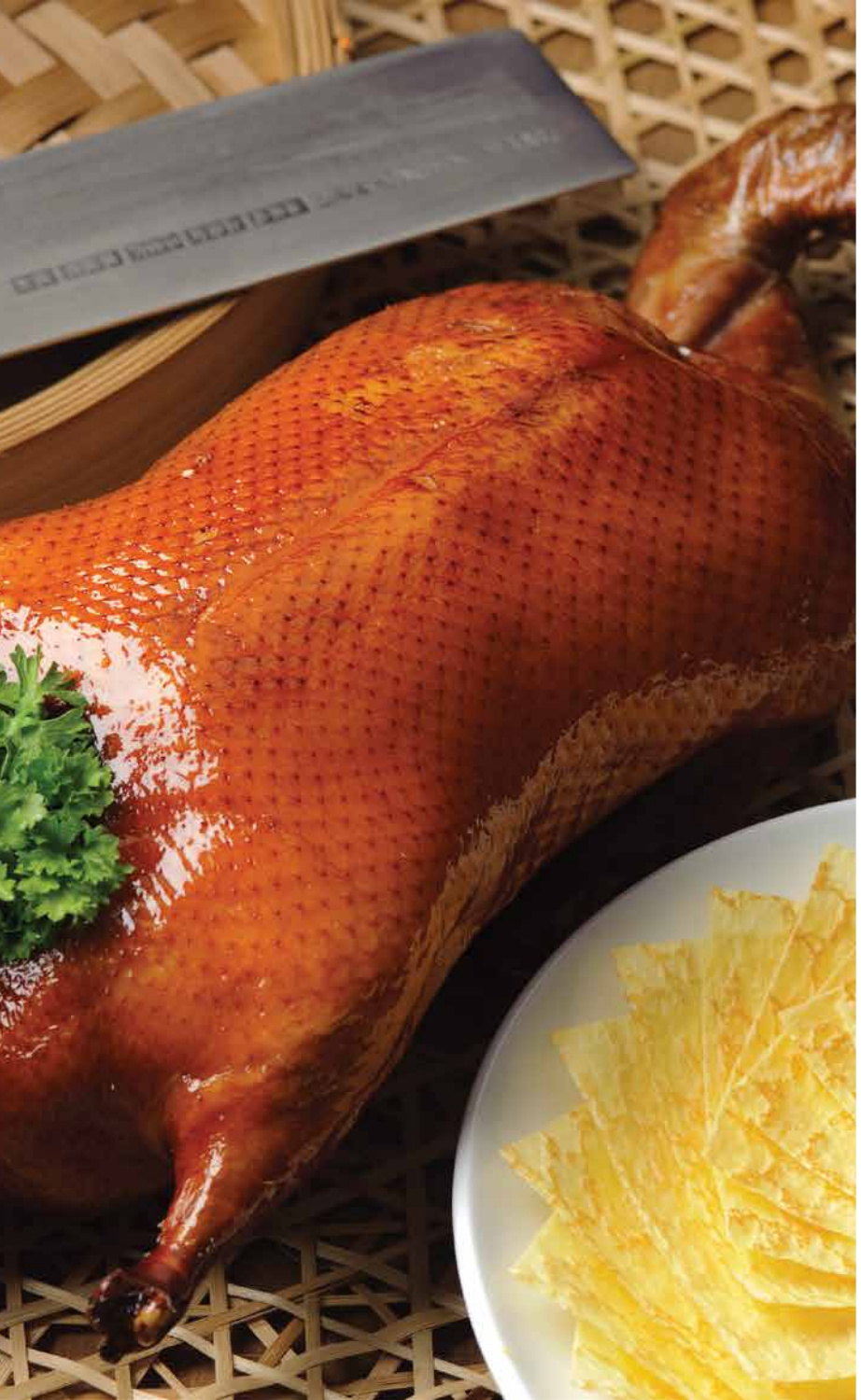#### 烧鸭 Side Dish

|                      | Member  | Visitor |
|----------------------|---------|---------|
| Peking Duck<br>北京片皮鸭 | \$63.75 | \$85.00 |

Second round of cooking can be requested in the following preparation styles at an additional cost :

- 1. Ginger & Spring Onion
- 2. Salt & Pepper
- 3. Black Pepper
- 4. Noodles

#### 汤 Soup

| ৎ<br>Fish Maw Soup with<br>Crabmeat and<br><b>Dried Conpoy</b><br>蟹肉鱼鳔羹 | \$6.35 | \$8.50 |
|-------------------------------------------------------------------------|--------|--------|
| Hot and Sour Seafood<br>Soup<br>酸辣海鲜羹                                   | \$5.25 | \$7.00 |
| Soup of the Day<br>家乡老火煲例汤                                              | \$5.25 | \$7.00 |

S: 3-4 pax M: 5-7 pax L: 8-10 pax

Chef's Signature

 $\bowtie$  Spicy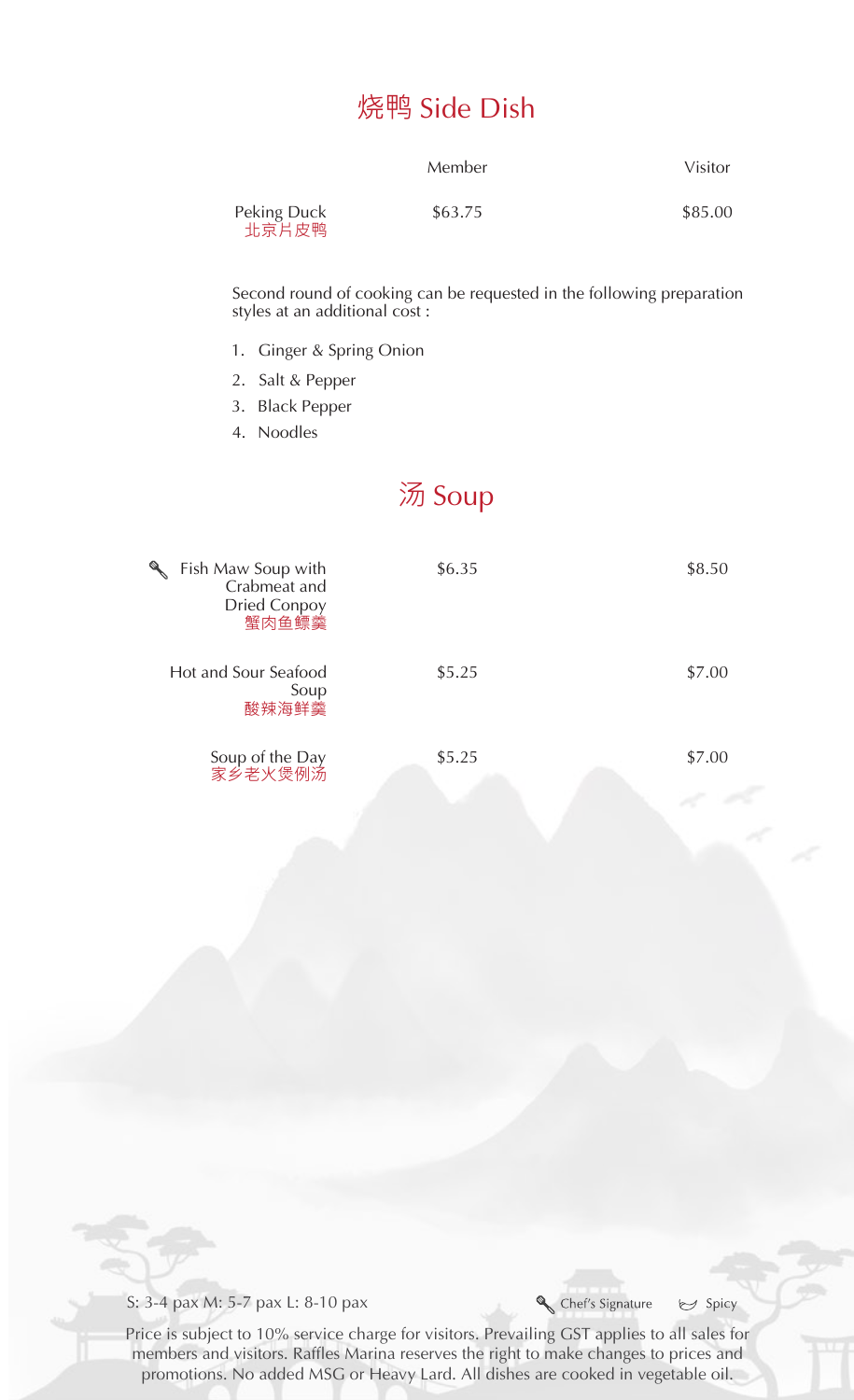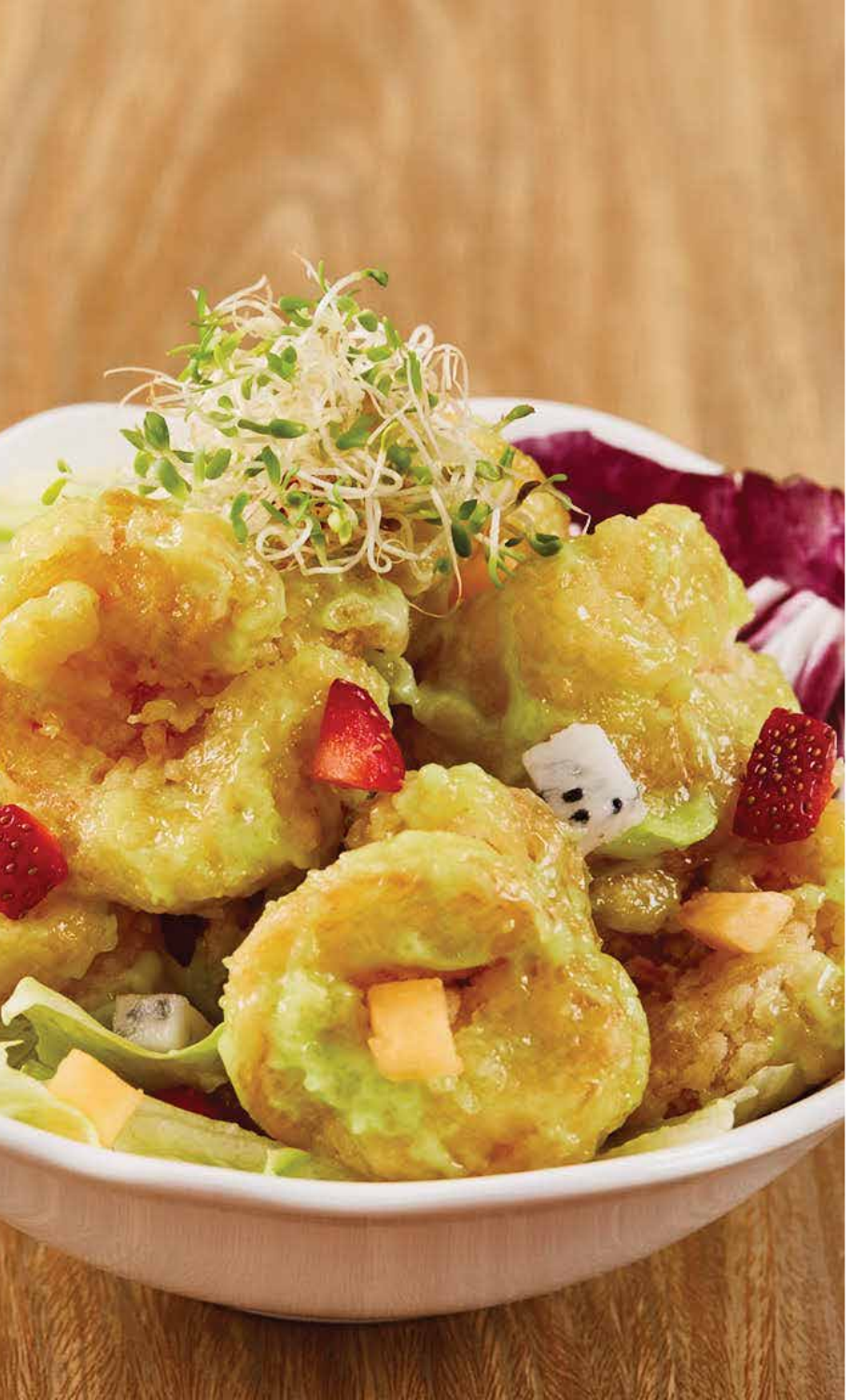#### 海鲜 Seafood

|                                                                                                     | Member  |               |         |         | Visitor        |         |  |
|-----------------------------------------------------------------------------------------------------|---------|---------------|---------|---------|----------------|---------|--|
| Soon Hock' Fish<br>(Preparation: Steamed<br>in Hong Kong Style,<br>Deep Fried, Special Sauce)<br>顺壳 |         | \$8.10/100gms |         |         | \$10.80/100gms |         |  |
|                                                                                                     | S       | $\mathsf{M}$  | L       | S       | M              | L       |  |
| <b>Stir-fried Ocean Prawns</b><br>with King Mushroom<br>and Snow Peas<br>杏鲍菇荷豆爆虾仁                   | \$16.50 | \$24.75       | \$33.75 | \$22.00 | \$33.00        | \$45.00 |  |
| Stir-fried King Prawns with<br>XO Sauce and Asparagus<br>Served in Yam Ring<br>法钵XO酱芦笋虾皇            | \$22.50 | \$32.25       | \$39.00 | \$30.00 | \$43.00        | \$52.00 |  |
| <b>Cereal Prawns</b><br>麦片虾王                                                                        | \$16.50 | \$24.00       | \$31.50 | \$22.00 | \$32.00        | \$42.00 |  |
| Fried Ocean Prawns<br>with Chilli, Tomato<br>and Vinegar Sauce<br>干烧虾仁                              | \$19.50 | \$28.50       | \$36.00 | \$26.00 | \$38.00        | \$48.00 |  |
| ► Deep Fried King<br>Prawns Tossed with<br>Wasabi Mayo<br>芥茉虾皇                                      | \$21.00 | \$31.50       | \$37.50 | \$28.00 | \$42.00        | \$50.00 |  |
| <b>Braised Sliced</b><br>Fish with Spicy Sauce<br>红烧辣鱼片                                             | \$18.00 | \$25.50       | \$31.50 | \$24.00 | \$34.00        | \$42.00 |  |
| Steamed Cod Fish with<br>Minced Garlic and<br>Egg White<br>蒜蓉蛋白蒸卢鱼件                                 |         | \$15.00/pc    |         |         | \$20.00/pc     |         |  |
| <b>Steamed Cod</b><br>Fish with Yellow<br><b>Bean Crumbs</b><br>豆酥蒸卢鱼件                              |         | \$15.00/pc    |         |         | \$20.00/pc     |         |  |
| Sweet & Sour Sliced Fish<br>酸甜鱼片                                                                    | \$18.00 | \$24.00       | \$31.50 | \$24.00 | \$32.00        | \$42.00 |  |

S: 3-4 pax M: 5-7 pax L: 8-10 pax

Chef's Signature

Spicy Spicy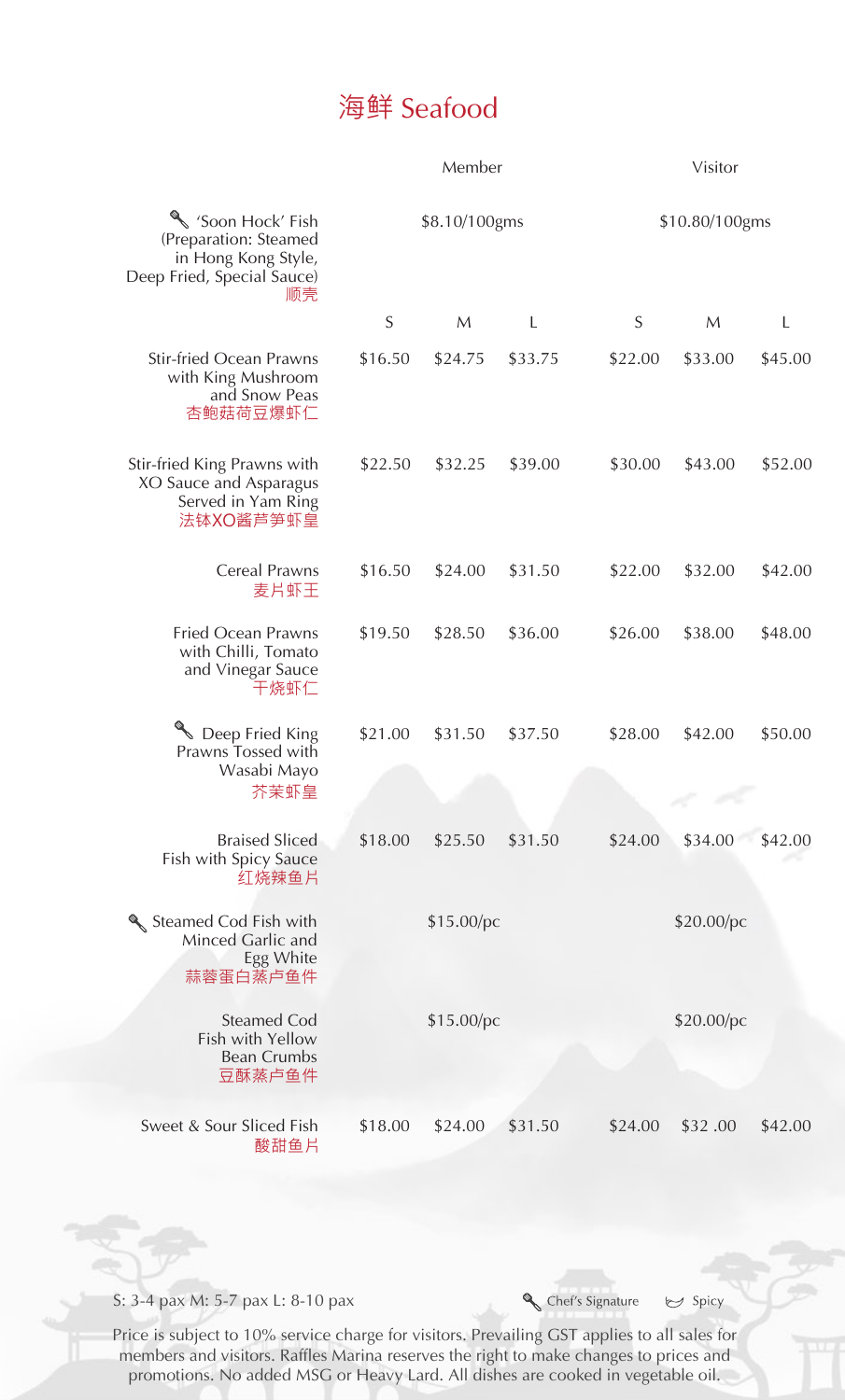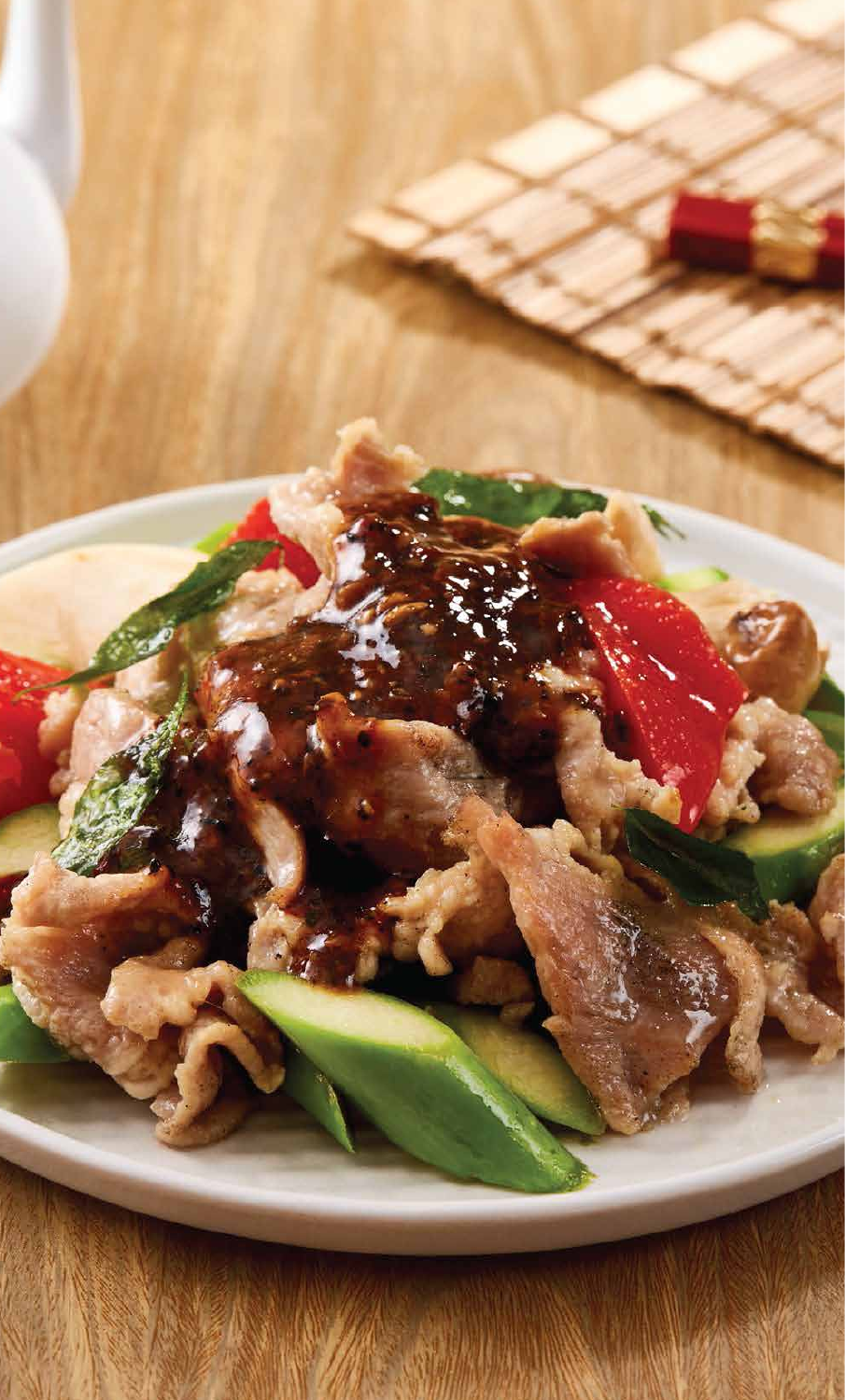## 肉类 Meat

|                                                                        |         | Member                            |         |         | Visitor                          |         |  |
|------------------------------------------------------------------------|---------|-----------------------------------|---------|---------|----------------------------------|---------|--|
| Deep Fried<br>Crispy Chicken<br>当红炸子鸡                                  |         | $$15.00$ (Half)<br>\$30.00 (Full) |         |         | \$20.00 (Half)<br>\$40.00 (Full) |         |  |
|                                                                        | S       | M                                 | L       | S       | $\mathcal M$                     | L       |  |
| Crispy Chicken<br>←<br>with Fragrant<br><b>Mixed Spices</b><br>香酥麻辣鸡   | \$13.50 | \$21.00                           | \$24.75 | \$18.00 | \$28.00                          | \$33.00 |  |
| Stir-fried Sliced<br>Beef with Basil Leaf<br>九层塔牛肉                     | \$16.50 | \$24.00                           | \$31.50 | \$22.00 | \$32.00                          | \$42.00 |  |
| Coffee Spare Ribs<br>秘制咖啡排骨                                            | \$16.50 | \$24.75                           | \$31.50 | \$22.00 | \$33.00                          | \$42.00 |  |
| Sweet and Sour Pork<br>菠萝咕噜肉                                           | \$14.25 | \$22.50                           | \$31.50 | \$19.00 | \$30.00                          | \$42.00 |  |
| Stir-fried Kurobuta<br>with Asparagus and<br>King Mushroom<br>露笋杏包菇黑猪肉 | \$18.00 | \$27.00                           | \$34.50 | \$24.00 | \$36.00                          | \$46.00 |  |
| Stir-fried Kurobuta<br>with Black<br>Pepper Sauce<br>黑椒黑猪肉             | \$18.00 | \$27.00                           | \$34.50 | \$24.00 | \$36.00                          | \$46.00 |  |

S: 3-4 pax M: 5-7 pax L: 8-10 pax

Chef's Signature

Spicy Spicy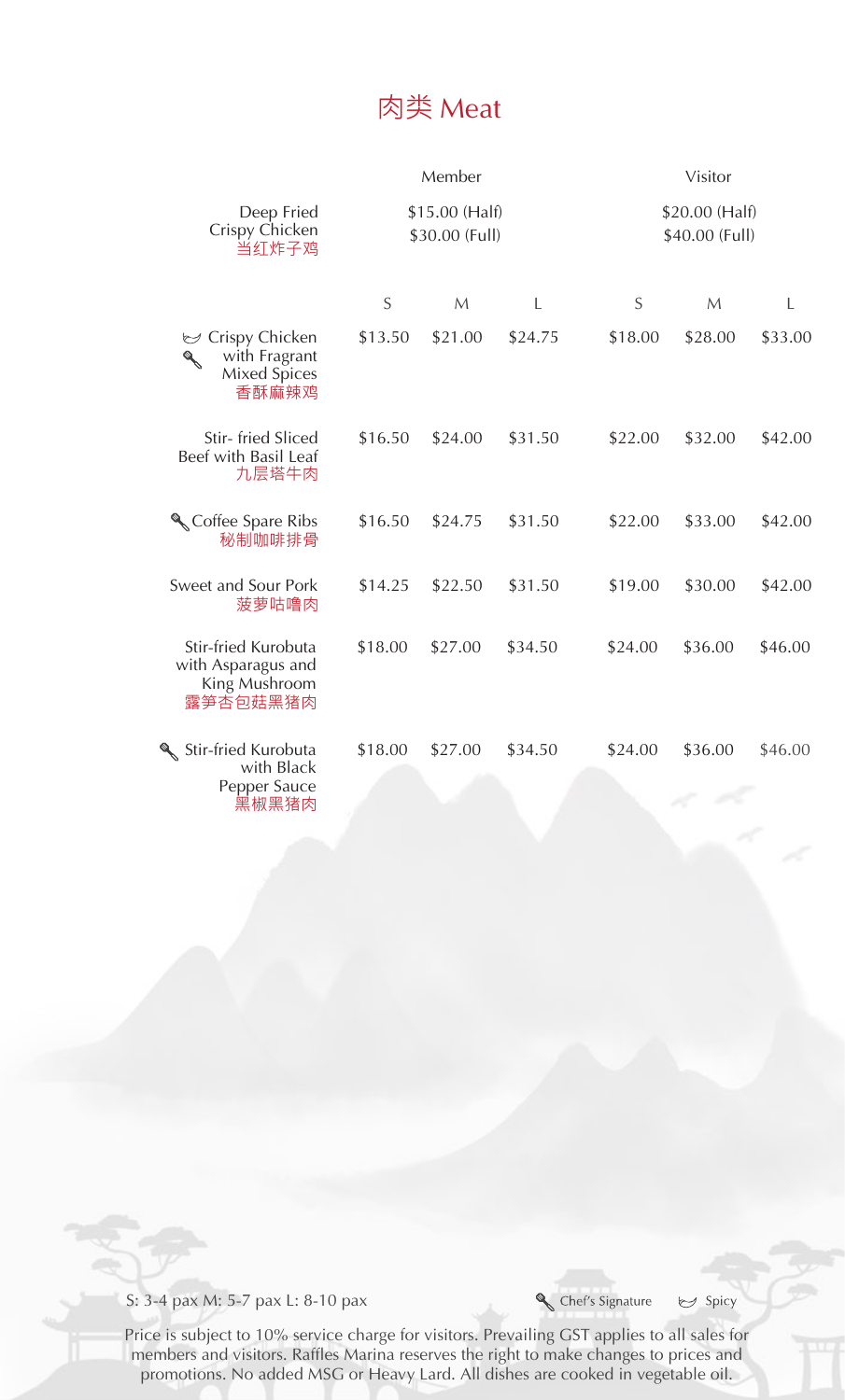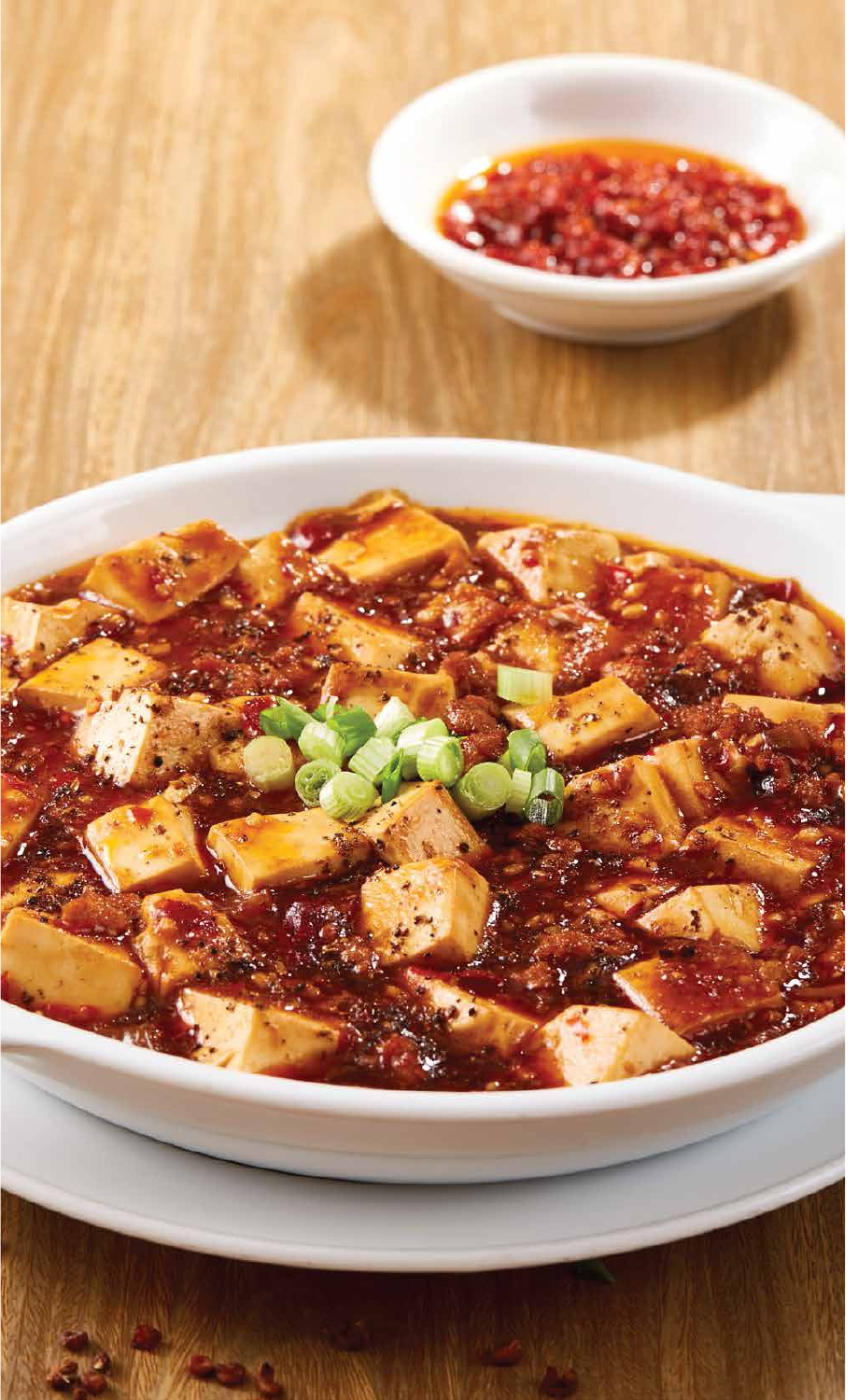# 蔬菜豆腐 Vegetable and Tofu

|                                                                                      |         | Member  |         |         | Visitor |         |
|--------------------------------------------------------------------------------------|---------|---------|---------|---------|---------|---------|
|                                                                                      | S       | M       | L       | S       | M       | L       |
| Homemade Tofu with<br>Shimeiji Mushroom and<br>Chicken Cubes<br>菌菇鸡粒扒自制豆腐            | \$13.50 | \$19.50 | \$25.50 | \$18.00 | \$26.00 | \$34.00 |
| Sichuan Mapo Tofu<br>麻婆豆腐                                                            | \$13.50 | \$19.50 | \$25.50 | \$18.00 | \$26.00 | \$34.00 |
| Fried Asparagus with<br>Golden Mushroom in<br><b>Oyster Sauce</b><br>金针菇扒路笋          | \$13.50 | \$19.50 | \$25.50 | \$18.00 | \$26.00 | \$34.00 |
| $\triangleright$ Stir-fried Asparagus<br>with Scallop in<br>Chilli Sauce<br>鸡棕菌炒露笋带子 | \$20.25 | \$31.50 | \$39.00 | \$27.00 | \$42.00 | \$52.00 |
| Fried Kai Lan with<br>Dried Sole Fish and<br>Minced Garlic<br>金蒜甫鱼香港芥蓝               | \$12.00 | \$16.50 | \$22.50 | \$16.00 | \$22.00 | \$30.00 |
| Poached Baby<br>Spinach with Three<br>Kinds of Eggs<br>三色蛋苋菜苗                        | \$12.00 | \$16.50 | \$22.50 | \$16.00 | \$22.00 | \$30.00 |
| Stir-fried Baby<br><b>String Bean</b><br>with XO Sauce<br>XO酱爆四季豆苗                   | \$12.00 | \$16.50 | \$22.50 | \$16.00 | \$22.00 | \$30.00 |
| Stir-fried Eggplant with<br>Minced Pork<br>鱼香茄子                                      | \$12.00 | \$19.50 | \$27.00 | \$16.00 | \$26.00 | \$36.00 |

S: 3-4 pax M: 5-7 pax L: 8-10 pax

Chef's Signature  $\bowtie$  Spicy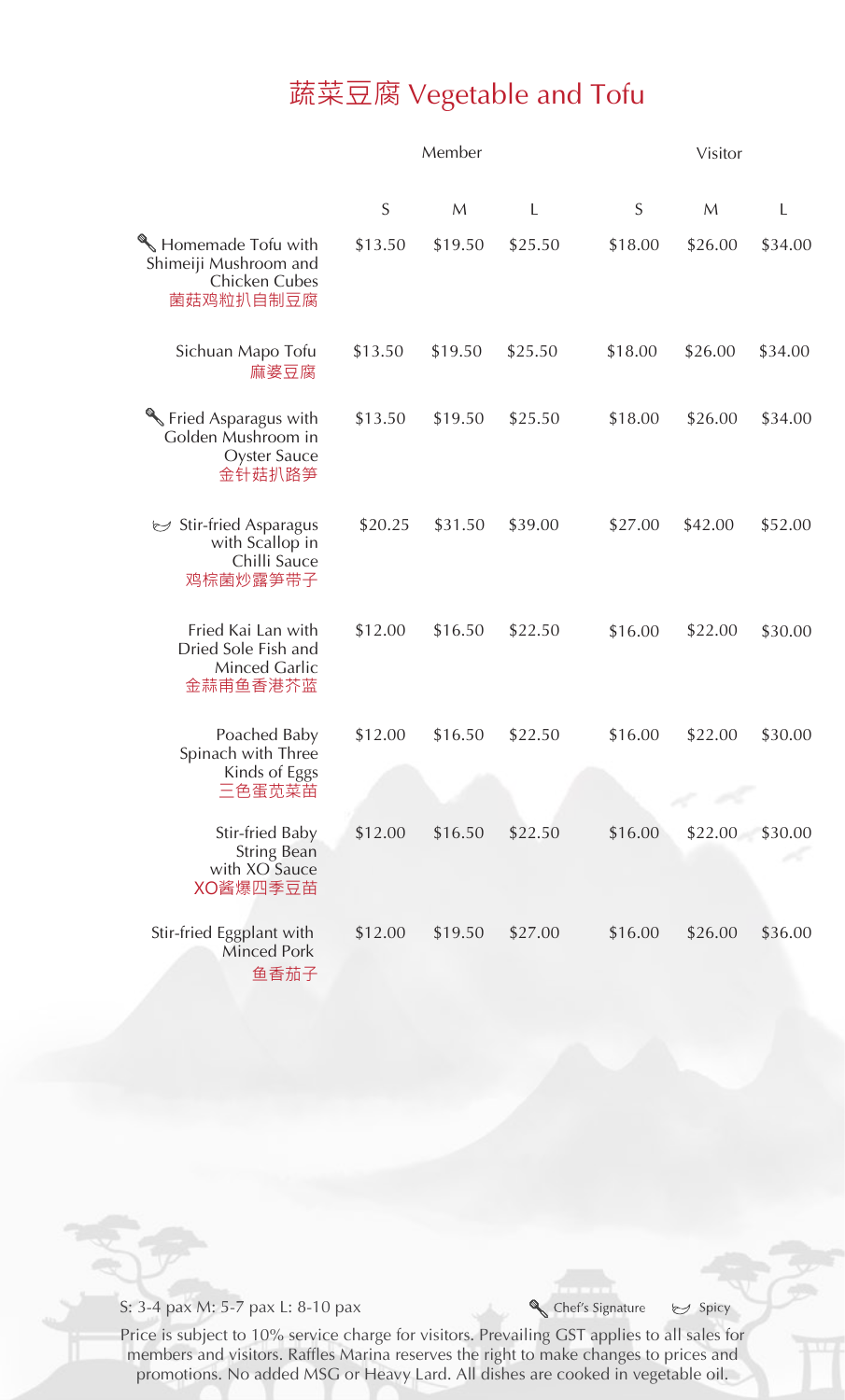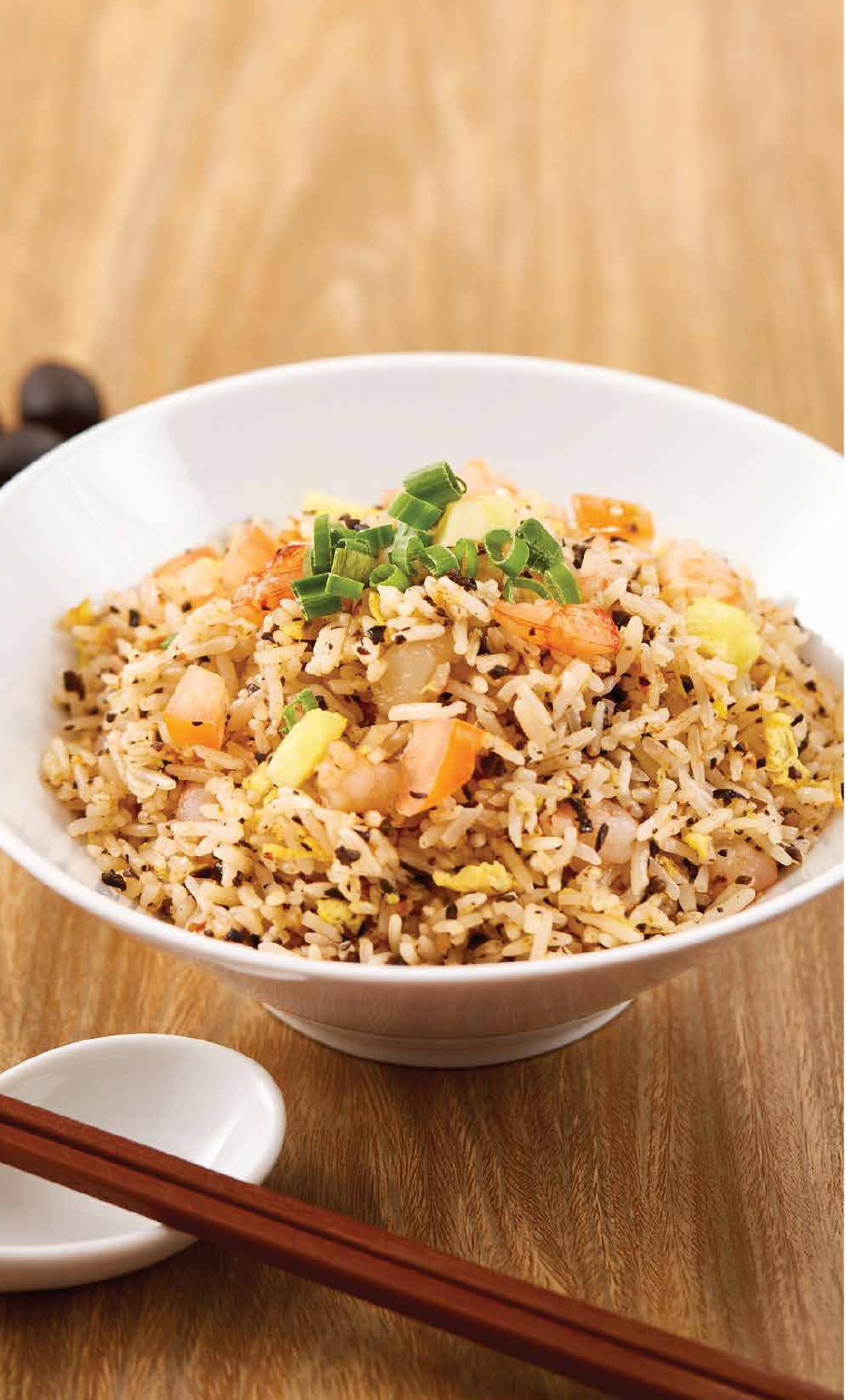## 饭面 Rice and Noodles

|                                                                           | Member  |              |         |         | Visitor |         |  |
|---------------------------------------------------------------------------|---------|--------------|---------|---------|---------|---------|--|
|                                                                           | S       | $\mathsf{M}$ | L       | S       | M       | L       |  |
| Fried Rice with<br><b>Black Olive and</b><br>Diced Seafood<br>橄榄海鲜粒炒饭     | \$13.50 | \$18.00      | \$27.00 | \$18.00 | \$24.00 | \$36.00 |  |
| $\bowtie$ Seafood Fried Rice<br>with XO Sauce<br>XO酱海鲜炒饭                  | \$13.50 | \$18.00      | \$27.00 | \$18.00 | \$24.00 | \$36.00 |  |
| Captain's Table<br><b>Fried Rice</b><br>观海楼炒饭                             | \$13.50 | \$18.00      | \$27.00 | \$18.00 | \$24.00 | \$36.00 |  |
| Fried Dry Hor Fun<br>with Sliced Beef<br>in 'Cantonese Style'<br>粤式干炒牛肉河粉 | \$13.50 | \$18.00      | \$27.00 | \$18.00 | \$24.00 | \$36.00 |  |
| <b>Braised Ee-fu Noodle</b><br>with Chives and<br>Straw Mushroom<br>干烧伊麺  | \$12.00 | \$16.50      | \$24.00 | \$16.00 | \$22.00 | \$32.00 |  |
| Fried Hokkien<br>Mee Sua<br>福建麵线                                          | \$12.00 | \$16.50      | \$24.00 | \$16.00 | \$22.00 | \$32.00 |  |

S: 3-4 pax M: 5-7 pax L: 8-10 pax

Chef's Signature Spicy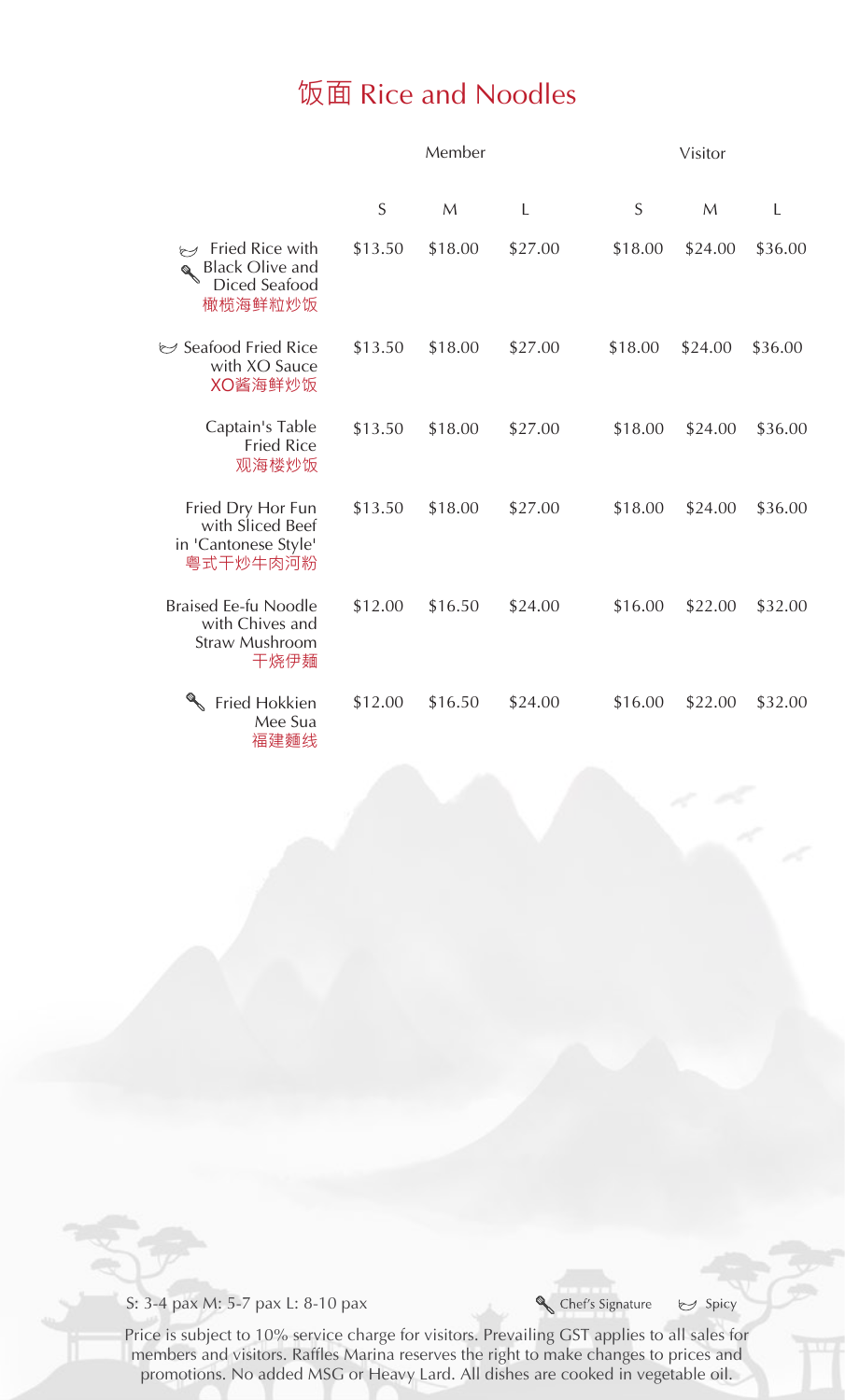